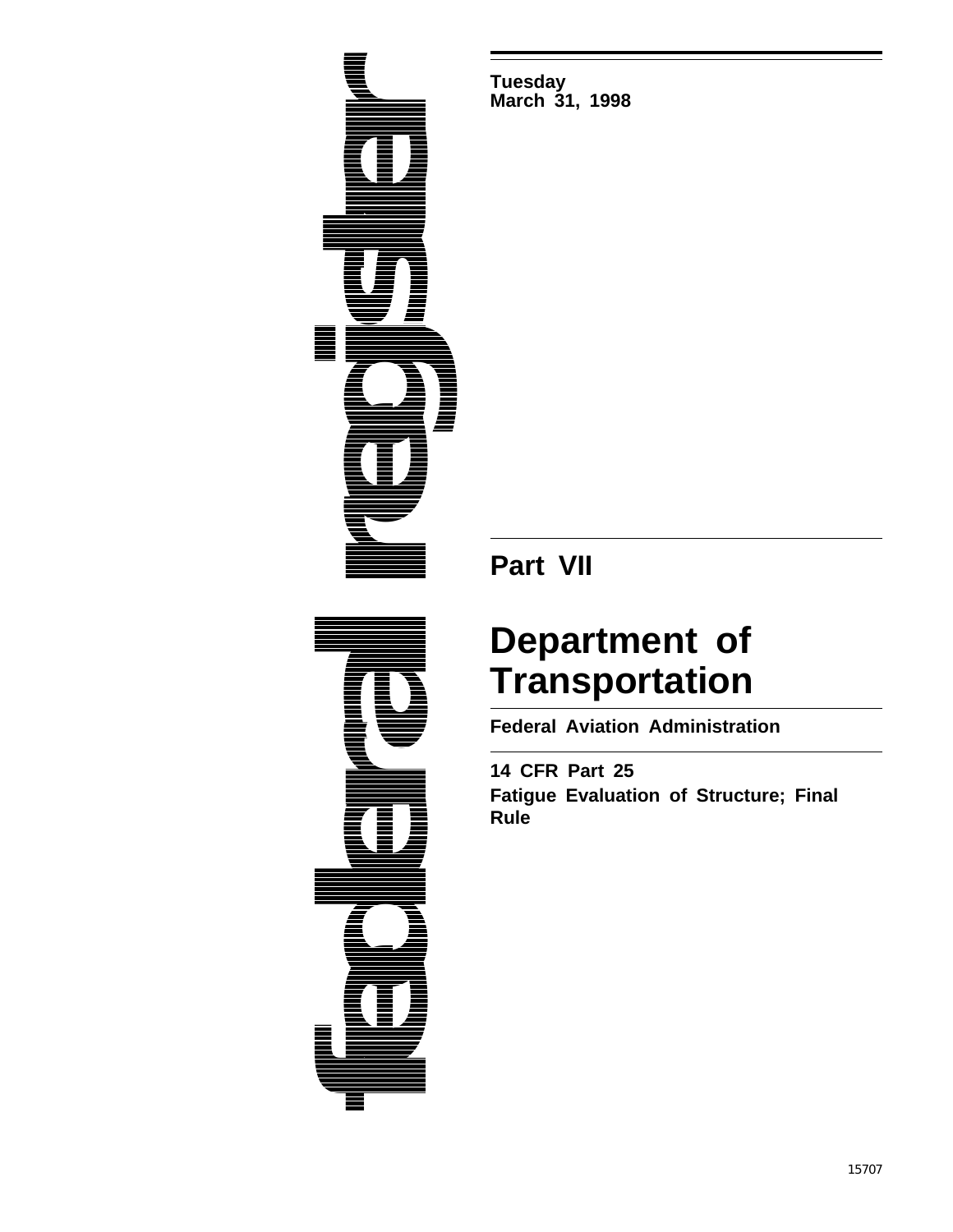# **DEPARTMENT OF TRANSPORTATION**

## **Federal Aviation Administration**

# **14 CFR Part 25**

**[Docket No. 27358; Amdt. No. 25–96] RIN 2120–AD42**

#### **Fatigue Evaluation of Structure**

**AGENCY:** Federal Aviation Administration (FAA), DOT. **ACTION:** Final rule.

**SUMMARY:** This action amends the fatigue requirements for damage-tolerant structure on transport category airplanes to require a demonstration using sufficient full-scale fatigue test evidence that widespread multiple-site damage will not occur within the design service goal of the airplane; and inspection thresholds for certain types of structure based on crack growth from likely initial defects. This change is needed to ensure the continued airworthiness of structures designed to the current damage tolerance requirements, and to ensure that should serious fatigue damage occur within the design service goal of the airplane, the remaining structure can withstand loads that are likely to occur, without failure, until the damage is detected and repaired.

# **EFFECTIVE DATE:** April 30, 1998.

**FOR FURTHER INFORMATION CONTACT:** Richard Yarges, FAA, Airframe and Airworthiness Branch (ANM–115), Transport Airplane Directorate, Aircraft Certification Service, 1601 Lind Avenue SW., Renton Washington 98055–4056; telephone (425) 227–2143, facsimile (425) 227–1320.

# **SUPPLEMENTARY INFORMATION:**

## **Availability of Final Rules**

This document may be downloaded from the FAA regulations section of the FedWorld electronic bulletin board service (telephone: 703–321–3339), the Federal Register's electronic bulletin board service (telephone: 202–512– 1661), or the FAA's Aviation rulemaking Advisory Committee Bulletin board service (telephone: 800– 322–2722 or 202–267–5948).

Internet users may access the FAA web page at http://www.faa.gov or the Federal Register's web page at http:// www.access.gop.gov/su\_\_—docs to download recently published rulemaking documents.

Any person may obtain a copy of this final rule by submitting a request to the Federal Aviation Administration, Office of Rulemaking, ARM–1, 800 Independence Avenue, SW., Washington, DC 20591 or by calling

202–267–9680. Communications must reference the amendment or docket number of this final rule.

Persons interested in being placed on the mailing list for future Notices of Proposed Rulemaking and Final Rules should request a copy of Advisory Circular (AC) No. 11–2A, Notice of Proposed Rulemaking Distribution System, which describes the application procedure.

# **Small Entity Inquiries**

The Small Business Regulatory Enforcement Fairness Act of 1996 (SBREFA) requires the FAA to report inquiries from small entities concerning information on, and advice about, compliance with statutes and regulations within the FAA's jurisdiction, including interpretation and application of the law to specific sets of facts supplied by a small entity.

If you are a small entity and have a question, contact your local FAA official. If you do not know how to contact your local FAA official, you may contact Charlene Brown, Program Analyst Staff, Office of rulemaking, ARM–27, Federal Aviation Administration, 800 Independence Avenue, SW, Washington, DC 20591, 1– 888–551–1594. Internet users can find additional information on SBREFA in the ''Quick Jump'' section of the FAA's web page at http://www.faa.gov and may send electronic inquiries to the following Internet address: 9–AWA– SBREFA@faa.dot.gov.

## **Background**

This amendment is based on Notice of Proposed Rulemaking (NPRM) 93–9, which was published in the **Federal Register** on July 19, 1993 (58 FR 38642). The notice was issued because of the need: (1) To ensure that widespread, multiple site fatigue cracking will not occur during the period of service for which the airplane is designed to operate; and (2) to prescribe criteria for establishing the thresholds for damagetolerance based inspections.

In addition three minor changes requested by both U.S. and European manufacturers of transport category airplanes, aimed at harmonizing the U.S. and European certification requirements, were also proposed in this notice.

Section 25.571 of 14 CFR part 25 requires that applicants for an airplane type certificate address the technical issue of structural fatigue (other than sonic fatigue) in one of two ways: (1) A damage-tolerance evaluation of the structure; or (2) a safe-life fatigue evaluation of the structure.

Of the two methods of evaluation, the first is preferred and the second may only be used if the applicant establishes that it is impractical to use a damagetolerance approach. Even so, several inservice incidents and accidents resulting from structural fatigue failures have demonstrated the need to improve the damage-tolerance evaluation requirements of part 25.

A damage-tolerance evaluation consists of engineering calculations and tests aimed at establishing what kind of inspections are needed, and how often they need to be repeated on an airplane's structure while in service. The inspection frequency is set to assure that, should serious fatigue damage begin to develop before the design service goal of the airplane is reached, it will be found and repaired before it grows to proportions that represent a hazard to the airplane.

This methodology has proven to be successful in many applications and, in fact, is part of the reason for the excellent overall safety record that has been achieved in the U.S. Nevertheless, there are two issues that have been debated within the technical community that are not clearly dealt with by the damage-tolerance methodology:

1. When in an airplane's life should the first inspection in the inspection cycle be conducted (the threshold inspection)?

2. When in an airplane's life can safety no longer be effectively maintained by the damage tolerance inspection program prescribed at the time of certification of the airplane type (the onset of widespread cracking)?

These are complex issues that are discussed at some length in Notice 93– 9. This rulemaking attempts to incorporate into part 25 some technical judgments on these issues that offer a high degree of safety to the flying public, without overburdening the air transportation system with unnecessary inspections or tests. To this end, the FAA proposed that § 25.571 of the FAR, ''Damage-tolerance and fatigue evaluation of structure,'' be revised:

1. To require sufficient full-scale fatigue testing to ensure that widespread, multiple-site fatigue damage does not occur within the design service goal of the airplane; and

2. To require that thresholds for inspections be based on anaylses and tests considering the damage-tolerance concept, manufacturing quality, and susceptibility to in-service damage. (The idea of basing the time of the threshold inspection on the time it takes a crack to grow from a manufacturing defect that is likely to escape manufacturing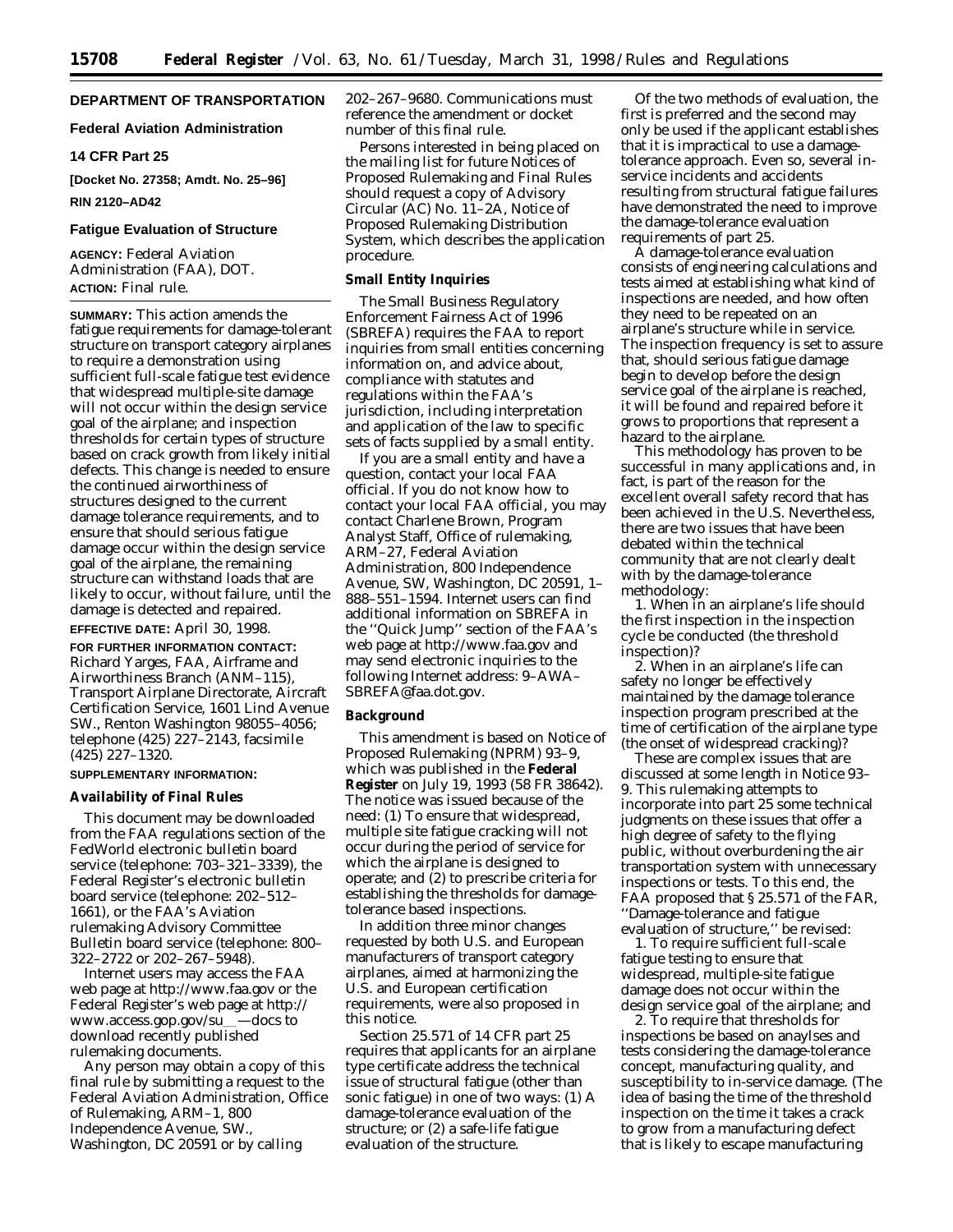quality control inspection to the time the crack represents a hazard to the airplane is known as the ''rogue flaw'' concept for establishing inspection thresholds.)

A revision to companion draft Advisory Circular (AC) 25.571–1A was prepared for the proposed rulemaking, to provide guidance on means that the FAA would accept as showing compliance with the regulation. As with all advisory circulars, this draft was intended only to provide guidance on acceptable means of compliance, without eliminating the flexibility for future applicants to identify other means of compliance with the proposed rule. That draft revision (AC 25.571–1X) was not available at the time that Notice 93–9 was issued and was subsequently made available to the public for comment on October 19, 1993 (58 FR 53987). As a result, the FAA has received two sets of comments from the public, one in response to the draft AC and one in response to the proposed rule. Some of the earlier comments were made without the benefit of the commenter knowing the contents of the draft AC. Because of this, the FAA has considered both sets of comments in preparing the final rule contained herein, and in revising the AC. The announcement of the FAA's issuance of the revised AC will be published in the **Federal Register** once it is available to the public.

Interested persons have been given an opportunity to participate in this rulemaking, and due consideration has been given to all matters presented. Comments received in response to Notice 93–9 are discussed below.

# **Discussion of Comments**

The FAA received many comments in response to Notice 93–9, most of which state support for the added requirement for full-scale fatigue testing of new airplane types. Commenters included airplane manufacturers, the National Transportation Safety Board, the Airline Pilots Association, the Aerospace Industries Association, the General Aviation Manufacturers Association, airplane operators, and others. Only a few commenters state that full-scale fatigue testing should not be required.

One commenter states that full-scale fatigue tests should not be mandated because these tests do not adequately account for actual conditions experienced in service and therefore cannot accurately predict in-service problems. The commenter further states that such tests have never predicted widespread fatigue damage that later became a problem in the fleet. The FAA does not concur with this comment. It

is widely recognized in the aviation engineering community that ''scatter factors'' need to be applied to fatigue test results, because such tests cannot account for the individual construction variations and the individual service experience of each airplane. Nevertheless, important results have been, and will continue to be, obtained from such tests, including the prediction of widespread fatigue damage. The FAA, airplane manufacturers, and others have come to recognize that full-scale fatigue testing provides an indispensable, although admittedly incomplete, source of information about what to expect in service from airframe structures. As was pointed out by another commenter who favors the new requirement, full-scale fatigue test evidence must be coupled with prudent exploratory fleet inspections to ensure continued airworthiness.

The FAA received several comments about the full-scale fatigue testing of derivative or modified type designs. These commenters point out that fullscale fatigue test data generated during the original certification of an airplane type, and other data, can sometimes be used to determine when widespread multiple-site fatigue damage will, or will not, occur on the modified designs. These commenters state that additional full-scale fatigue testing would not be necessary in all cases. The FAA concurs with these comments. The working of § 25.571(b) in the final rule has been changed along the lines of one comment that had been jointly developed by the Aerospace Industries Association, the Association Europeenne des Constructeurs de Materiel Aerospatial, and the FAA's Technical Oversight Group for Aging Airplanes. This change uses the words ''sufficient full-scale fatigue test evidence'' in place of ''sufficient full-scale testing.''

The same commenters also state that guidance should be provided in the form of an advisory circular (AC) on the subject of when and how much fatigue testing would be necessary for modification and derivative certification programs. The FAA concurs. In fact, draft AC 25.571–1X does contain some guidance. Based on comments provided to the docket for this rulemaking and in response to the draft AC, the FAA has revised and expanded the guidance regarding the relevant factors in determining whether, and to what extent, fatigue testing may be necessary for derivatives and modifications of type designs. Generally, these factors relate to the applicability and reliability of previously developed test evidence for determining that the airplane will

remain free of widespread fatigue damage until its design service goal is reached.

Another commenter points out that two lifetimes of fatigue testing cannot ''ensure'' that widespread multiple-site damage will not occur within the design lifetime of an airplane (since no fatigue test can duplicate the exact configuration and operating history of each airplane). The commenter states that the requirement of the rule should be to ensure hat widespread multiplesite damage will not ''normally'' occur. The FAA agrees that two lifetimes of fatigue testing cannot ensure that widespread fatigue damage will not occur within the design lifetime of an airplane; however, guidance on this statistical fact is best addressed in the AC. Therefore, as a result of this comment, the FAA has revised the AC in this regard.

The FAA also received comments that full-scale fatigue testing represents a prohibitive expense for small entities that perform modifications of type designs produced by others and would put them out of business. These commenters note that the FAA has certificated airplane modifications for damage tolerance in the past, relying on analytical methods that are based upon test data and using conservative assumptions, but without full-scale fatigue testing. They state that they are small entities that the FAA did not consider.

As discussed previously, the objective of this rulemaking is to ensure that transport category airplanes will remain free of widespread fatigue damage within their design service goals. For reasons discussed below, the FAA considers that most modifications can be found to meet this objective without additional full-scale testing. However, it is true that in some cases involving extensive structural modification (such as a cargo conversion project) it may be necessary for the FAA to require a modifier to conduct full-scale fatigue testing to demonstrate freedom from widespread fatigue damage within the design service goal of an airplane type. The FAA acknowledges that such testing may be expensive. In these cases, the FAA has determined that the safety interests of the flying public must take precedence over the economic interests of airplane modifiers. This final rule does not preclude modifiers from conducting such projects, but, if they cannot otherwise meet the objectives of this rule, they will need to consider the costs of full-scale fatigue testing along with the other compliance costs when they evaluate the economic viability of a particular modification project.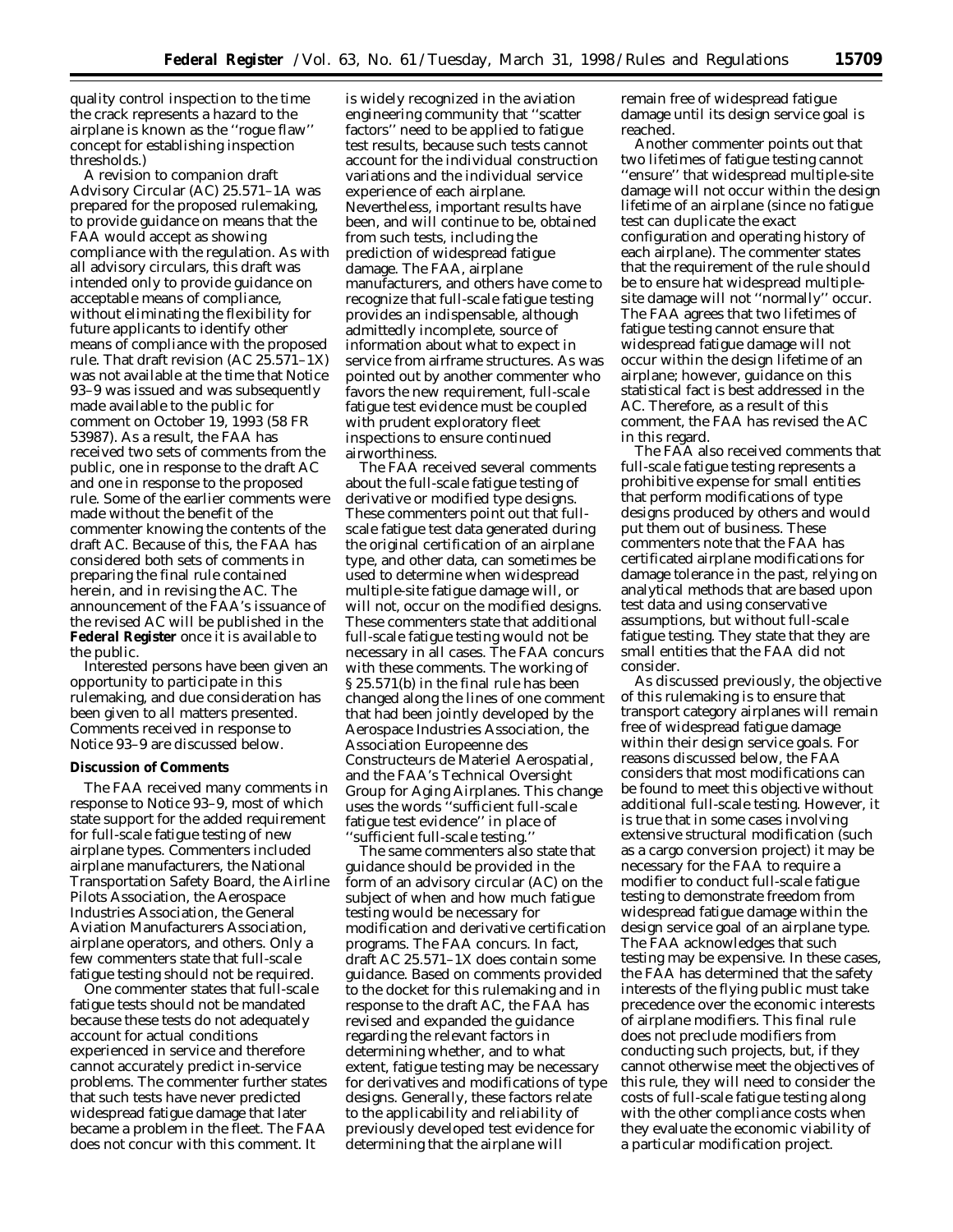The FAA does not, however, concur that the overall economic impact of this final rule on these small entities is significant. First, as discussed in the preceding paragraphs, the full-scale fatigue testing requirement of the proposed rule has been revised such that it is not always necessary to conduct one for a modification project, and most modifications would not necessitate one. The companion AC to the rule has been expanded to provide guidance on acceptable means of showing compliance for modifications. This guidance discusses how small, simple design changes, using a design comparable to the original structure, could be analytically determined to be equivalent to the original structure in their propensity for widespread fatigue damage (e.g., modification of the fuselage structure for mounting an antenna using a design that is similar to the original airplane in that area). In addition, the amendment will not impose any additional costs on these small entities on projects for which they have already applied for supplemental type certificates; nor will it impose any additional costs on projects for which they would apply for supplemental type certificates in the near future, since the designs that would be affected by this amendment would probably not enter service until at least 5 to 10 years after its adoption. This is because, in general, in accordance with § 21.101 of 14 CFR part 21, modifiers of type designs need only comply with the regulations that were used to certificate the original model.

One other commenter states that the rule could be interpreted to require fullscale fatigue testing of modifications specified in service bulletins, which would actually impede safety by delaying the issuance of needed service bulletins. The FAA does not concur with this comment. Service bulletin modifications are in the same general category as other modifications, and most would not necessitate full-scale fatigue testing. Further, if circumstances necessitate airworthiness directive (AD) action to mandate a modification specified in a manufacturer's service bulletin before fatigue testing of the modification is complete, there is nothing in the rule that prevents the FAA from doing so.

One commenter also suggested replacing the sentence in current § 25.571(b) that states, ''Damage at multiple sites due to prior fatigue exposure must also be included where the design is such that this type of damage is expected to occur,'' with the following sentence: ''Special consideration for WFD must be

included where the design is such that this type of damage could occur.'' Although the commenter provided no explanation of this suggestion, the FAA considers that it has merit. The FAA concurs that requiring ''special consideration for WFD'' emphasizes that, in addition to demonstrating that WFD will not occur within the design service goal, the applicant for type certificate must also consider ways to prevent or control the effects of WFD that may occur beyond the design service goal. This is necessary to fulfill the objective of § 25.571(a) to avoid catastrophic failure due to fatigue throughout the operational life of the airplane.

Many commenters object to basing all inspection thresholds on the so-called ''rogue flaw'' concept, as would be required by the proposed amendment to § 25.571(a)(3). These commenters state that indiscriminately applying this approach to all airplane structures would result in an exorbitant increase in airplane inspection costs, because it would necessitate detailed inspections earlier in an airplane's life and would not significantly enhance safety. Although most of these commenters aknowledge the necessity of using the 'rogue flaw'' concept to establish inspection thresholds for certain types of airframe design details, it was argued that the current industry practice for establishing the inspection thresholds (consisting of predicting the onset of cracking from fatigue testing and service experience) is adequate for most commonly used airframe designs. Some commenters endorsed a proposal that had previously been jointly submitted by the Aerospace Industries Association, the Association Europeene des Constructeurs De Material Aerospatial (AECMA), and the Technical Oversight Group for Aging Airplanes (hereinafter referred to as the AIA/AECMA/TOGAA comment). This group proposed that rogue flaw based inspection thresholds be limited to single load path structure, or other structure where it cannot be demonstrated that load path failure, partial failure, or crack arrest will be detected and repaired prior to failure of the remaining structure. The FAA concurs with these comments. These criteria have been incorporated into the final rule, and will ensure that the rogue flaw method of establishing inspection thresholds is not applied indiscriminately, but will be applied where necessary.

Following close of the comment period, and after the FAA had reviewed these comments and decided to incorporate the language proposed by

AIA/AECMA/TOGAA into the final rule, Boeing, which had participated in the development of the AIA/AECMA/ TOGAA comment, became aware of the FAA's decision. (This resulted from a series of communications between Boeing and the FAA regarding an ongoing program to determine the appropriate criteria for establishing fatigue inspection thresholds for the Model 757 and 767 airplanes; the communications were otherwise unrelated to this rulemaking.) At Boeing's request, AIA filed an additional comment, objecting to inclusion of this language in the final rule, and recommending instead that it be incorporated into AC 25.571–1X. AIA stated that the FAA's decision was in conflict with the AIA/AECMA/TOGAA comments, which had been based on the commenters' conclusion that the general requirement of  $\S 25.571(a)(3)$  that inspections be established ''as necessary to prevent catastrophic failure'' was sufficient to ensure that rogue flaws would be considered appropriately, as described in their proposed revision to the AC.

Although the FAA concurs with the commenter's position that rogue flaws in certain types of structure must be considered, the FAA does not concur that revising the AC alone, and relying on the general language of § 25.571(a)(3), is sufficient to ensure adequate consideration. Advisory circulars are not mandatory and explicitly describe ''one means, but not the only means,'' of complying with the relevant regulations. Therefore, because the FAA considers it essential that rogue flaws be considered, the final rule has been amended, as described previously.

One commenter states that the sentence added to § 25.571(a)(3) should be revised to state that thresholds for inspection should also be based on service experience and fatigue testing, followed by a ''tear-down'' examination of the test article. Although the FAA agrees that there may be important factors, it is more appropriate to discuss them as acceptable means of compliance in the companion advisory circular, and not in the rule itself. This will provide maximum flexibility for future applicants to identify means of fulfilling the rule's objectives.

One manufacturer asks for confirmation that its particular method of establishing thresholds for inspection be allowed under the current rulemaking. The FAA considers it inappropriate, in the context of this rulemaking, to evaluate any one manufacturer's particular methodology. Such an evaluation would normally be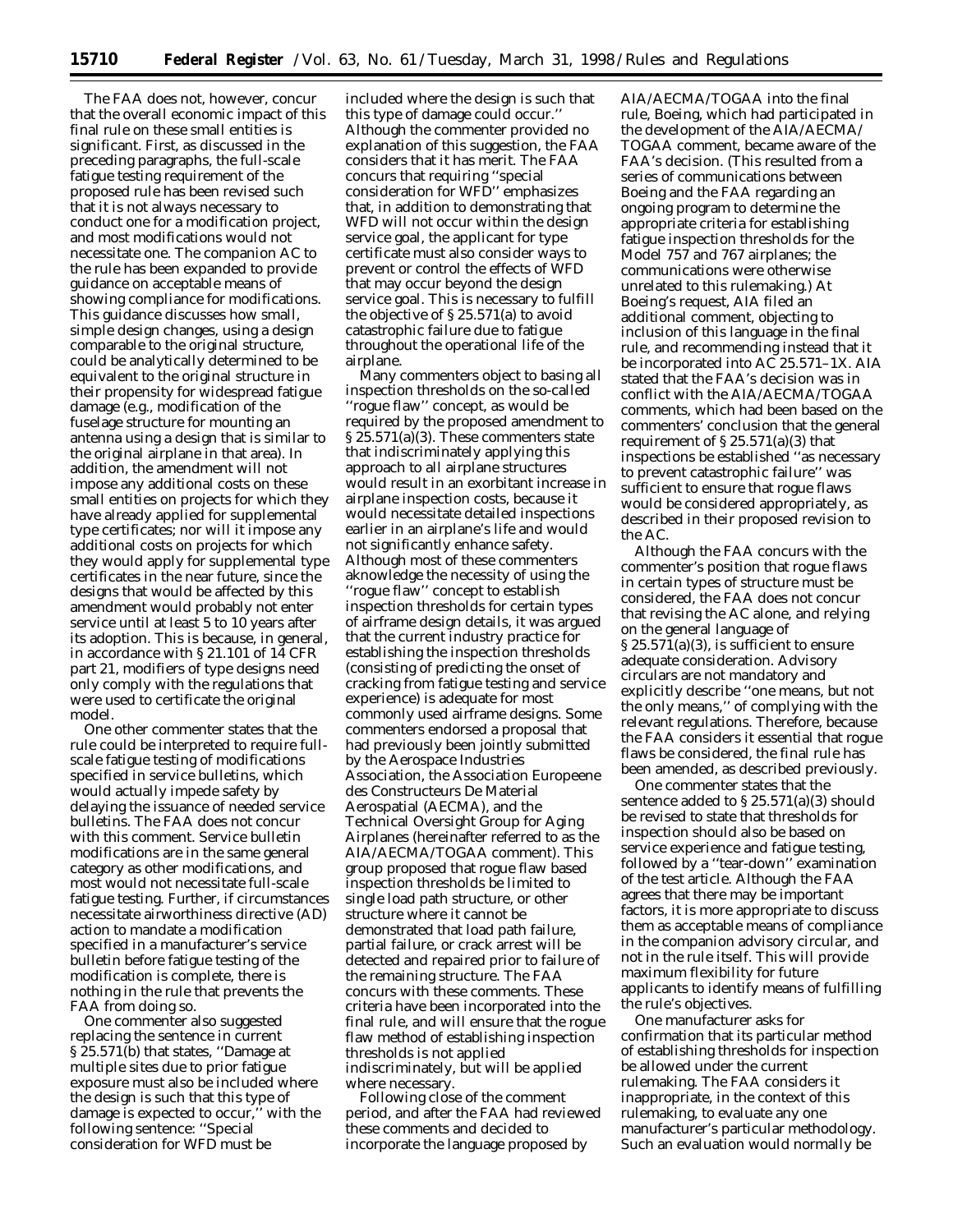accomplished during the certification process for an airplane type.

One commenter states that the proposed rule implies that simulated manufacturing defects must be inflicted on the full-scale fatigue test from the start. The FAA disagrees. As proposed, the purpose of the full-scale fatigue test requirement is to establish that the structure will be substantially free from widespread fatigue damage at least until its design service goal is reached. In contrast, the purpose for the consideration of manufacturing defects is to establish thresholds for inspection (or other procedures) for certain types of structure. Although the latter could involve full-scale fatigue testing in which the test article is inflicted with simulated manufacturing defects, and, in fact, the FAA's certification evaluation of a model type design may reveal that this is the necessary way of establishing a threshold in exceptional cases, it is not the FAA's intent to require this in general.

One commenter states that it is not normally possible to complete a fullscale fatigue test prior to issuance of a type certificate. The commenter recommends that AC 25.571–1A be revised to allow completion of the fullscale fatigue test after type certification. The FAA agrees with this comment. As noted by the commenter, taken literally, the proposed rule would have required that the testing be completed prior to issuance of a type certificate. However, as reflected in the preamble of the NPRM, the FAA recognized that this may not be realistic and would have allowed completion of testing after issuance of the type certificate. In light of the comment, the FAA has reconsidered this issue and determined that the rule must be revised to address this potential conflict. As revised, the rule allows testing to be completed after issuance of the type certificate, provided:

1. Before issuance of the type certificate the Administrator has approved a plan for completing the required tests, and

2. The Type Certificate contains an airworthiness limitation in the airworthiness limitations section of the instructions for continued airworthiness required by § 25.1529 that no airplane may be operated beyond a number of cycles equal to one-half the number of cycles accumulated on the fatigue test article, until such testing is completed.

The FAA considers that the first condition is necessary to ensure that, at the time of type certification, the TC holder has at least identified an acceptable method of complying with this rule's requirements. The FAA

considers that the second condition is necessary to ensure that, following type certification, the testing proceeds so that the affected airplanes receive the safety benefits that this rule is intended to provide. Although these conditions were not specified in the NPRM, the final rule actually provides relief from the literal requirement of the NPRM to complete testing prior to issuance of a TC. It is also a logical outgrowth of the proposal in that it resolves the conflict between the proposed rule language and the preamble discussion in a way that ensures that the rule's objectives are fulfilled.

Several commenters recommend that the words ''within the design lifetime of the airplane,'' used in the sentence added to § 25.571(b), be changed to ''within the design service goal of the airplane.'' It was pointed out that it is difficult for manufacturers to know at the time an airplane is first certificated exactly how long it will be used. The expected service period is set as a goal for fatigue design at that time; therefore, the words ''design service goal'' are more appropriate. Furthermore, it was pointed out that the term ''lifetime'' implies a fixed service period for an airplane, after which it would be retired. These commenters state that this does not represent the intent of the proposed rule. The FAA concurs with this comment, and the words ''design service goal'' have been substituted for ''design lifetime.''

Several commenters state that the proposed requirements for operating past the original design service goal are not clear. They note that an industry team, the Structural Audit Evaluation Task Group (SAETG) of the Airworthiness Assurance Working Group (AAWG), conducted an extensive activity to determine possible actions for airplane models that reach that point. (The SAETG and AAWG are subgroups of the Aviation Rulemaking Advisory Committee (ARAC), which submits rulemaking recommendations to the FAA). The commenters state that the recommendations of the SAETG should be addressed concurrently with the present change to § 25.571. The FAA does not agree with this comment. Although the FAA is addressing the recommendations of the SAETG at this time, that action covers only 11 specific models of airplanes whose fleet leaders have already exceeded their design service goal. These recommendations consist of suggested actions on how to implement the guidance material they generated. Although the FAA agrees that additional guidance may be appropriate for airplanes affected by the present rulemaking on the subject considered by

the SAETG, the urgency of that action is not great because the design service goal of these airplanes would not be reached for at least another 20 years. Furthermore, one of the SAETG recommendations is that their guidance should not be extended beyond the 11 specific models it covers until it has actually been tried. To attempt to establish guidance for airplanes affected by the present rulemaking based on the SAETG recommendations at this time would only serve to delay the issuance of the present rulemaking. Therefore, the most expeditious manner of obtaining the benefits of the proposed refinement for the damage-tolerance evaluations is to adopt the present rule change and to continue discussions with the ARAC and others on how best to address the SAETG recommendations.

One commenter states support for the new requirement for full-scale testing, provided the companion Advisory Circular (AC 25.571–1X) follows the Certification Maintenance Requirements (CMR) guidelines (AC 25–19 dated 11/ 28/94). The CMR guidelines referred to by this commenter are guidelines on how inspection programs for airplane systems should be established at the time of certification. The FAA does not agree with this comment. There are presently fundamental differences in methodology between the way inspection programs are established for airplane systems and airplane structures. Attempts at resolving those differences have not been fruitful in the past, and there is no guarantee that they will be any more fruitful in the future. Therefore, evaluation of the appropriateness of using the CMR guidelines to establish structural inspection programs as part of the present rulemaking would result in a delay that the FAA considers unacceptable.

Several commenters state that the rule should specify the size of the initial manufacturing flaw or fatigue scatter factor criteria, either in the rule itself or in the accompanying AC. Although the FAA does not concur that an absolute size should be specified for the initial manufacturing flaw, guidance on acceptable means of compliance has been provided in the revised version of the AC on both subjects.

# **Regulatory Evaluation**

Proposed changes to Federal regulations must undergo several economic analyses. First, Executive Order 12866 directs that each Federal agency shall propose or adopt a regulation only upon a reasoned determination that the benefits of the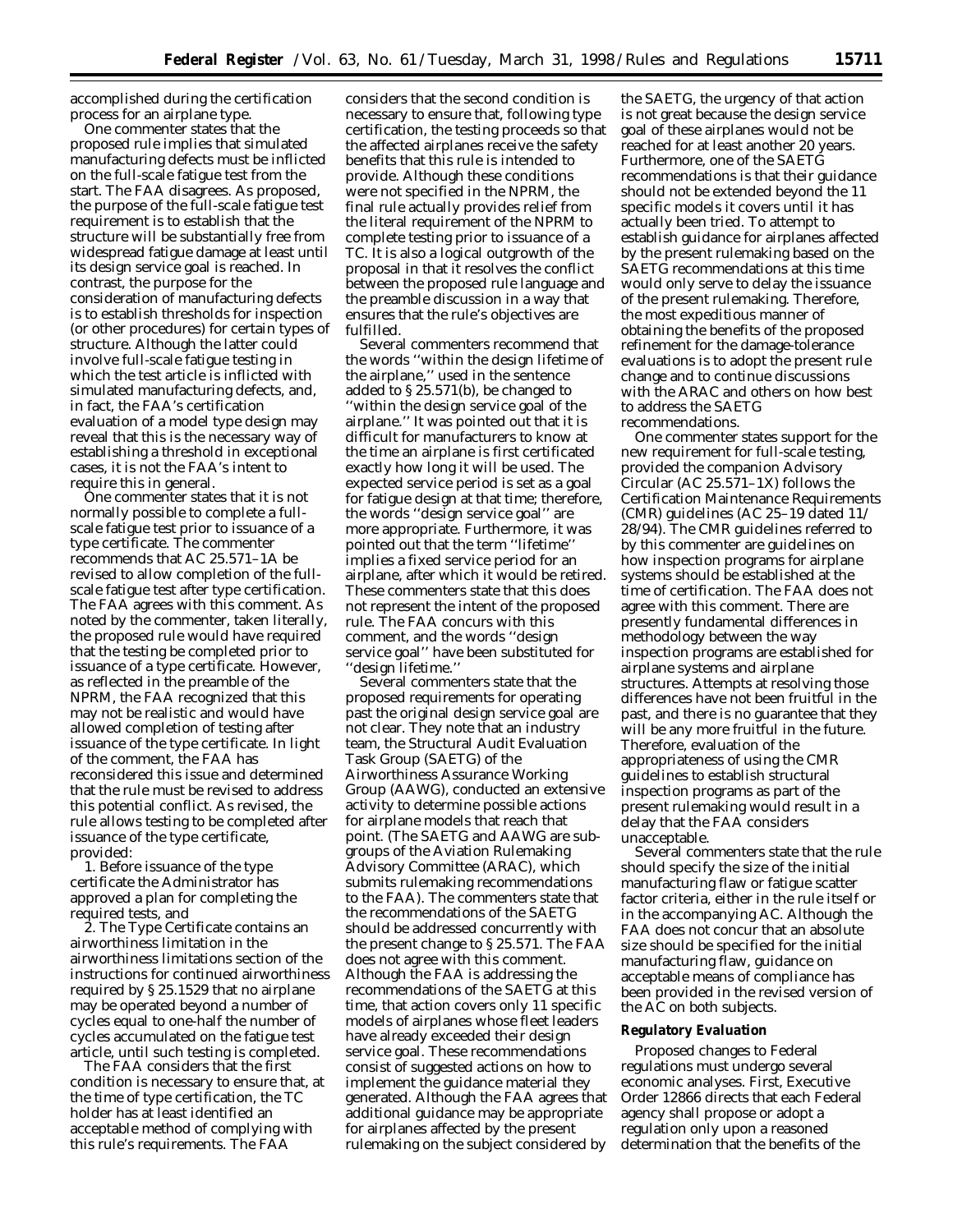intended regulation justify its costs. Second, the Regulatory Flexibility Act of 1980 requires agencies to analyze the economic effect of regulatory changes on small entities. Third, the Office of Management and Budget directs agencies to assess the effects of regulatory changes on international trade. In conducting these analyses, the FAA has determined that this rule: (1) will generate benefits that justify its costs as defined in the Executive Order; (2) is significant as defined in DOT's Regulatory Policies and Procedures; (3) will not have a significant impact on a substantial number of small entities; and (4) could affect international trade. These analyses, available in the docket, are summarized below.

### *Estimated Costs and Benefits*

Based on the opinions of industry and agency experts, the FAA estimates that development and certification costs associated with the requirement for an inspection threshold based on initial manufacturing defects will be negligible. However, this provision could affect operating costs, depending on the degree to which it impinges on the timing of initial inspections. This evaluation conservatively estimates that an additional 500,000 work hours will be required to inspect a fleet of 1,000 airplanes as result of the requirement to base inspection thresholds on assumed manufacturing defects. Assuming a fully burdened compensation rate of \$65 per hour, this provision will increase operating costs by approximately \$32.5 million over the life of a 1,000 airplane fleet.

The cost of a full-scale fatigue test for a representative transport category airplane design is statistically estimated using a sample of four different airplane models, ranging from a 45-seat airplane to a large widebody transport. In its comments on NPRM 93–9, the Aerospace Industries Association (AIA) notes that certification requirements could double the number of work hours for such testing. To account for this, full-scale fatigue test costs for each airplane model were inflated by multiplying the labor cost component by a factor of two. The relationship between these adjusted fatigue test costs and airplane size—measured by the number of seats—was then estimated using ordinary least squares. This yields a cost estimate of \$540,000 for each seat in a proposed model. The cost of a fullscale fatigue test for a 162-seat airplane design, for example, would be approximately 162 times \$540,000 or \$87.5 million. for a 1,000 airplane fleet, this would equal \$87,500 per airplane.

Total costs are estimated for a representative type certification using the following assumptions: (1) The hypothetical airplane model is assumed to have 162 seats; (2) 50 percent of testing costs are incurred in the year 2000, one-third of the remaining costs are incurred in each of the years 2001, 2002, and 2003; (3) production commences in the year 2002; (4) 100 airplanes are produced per year for 10 years; (5) the first airplanes enter service in 2002; (6) for each airplane, inspection costs related to the ''rogue flaw'' requirement are uniformly distributed in the interval bounded by one-fourth and one-half the design service goal (i.e., between the 5th and 9th years of operation); (7) total burdened cost per work hour is \$65; (8) the discount rate is 7 percent; and (9) each airplane is retired at the end of its 20-year design service goal.

Under these assumptions, undiscounted fleet certification and operating costs—including the costs of a full-scale fatigue test and the inspection threshold provision—equal \$120.0 million or \$120,000 per airplane. On a discounted (1997 dollar) basis, fleet costs equal \$78.6 million or \$78,600 per airplane.

The benefits of the rule depend on the inherent variability of structural fatigue analysis and on the efficacy of actions taken in response to the results of such analysis. For example, the ''rogue-flaw'' inspection threshold requirement will prevent an accident only if: (1) The threshold occurs before an accident would otherwise occur; and (2) the resulting inspection identifies the damaged structure. Nevertheless, based on the accident history and the likelihood of ancillary benefits, the FAA finds that the benefits of the rule justify its costs.

An examination of the service history identified 39 domestic accidents or incidents involving structural fatigue during the period 1974–1990. The National Transportation Safety Board (NTSB) identified improper maintenance and/or corrosion as important contributing factors in 17 of the events. Of the remaining 22 events, 12 involved the landing gear and 10 involved the wing, fuselage, or other structure.

Although only two of these 10 events resulted in fatalities, several other events had catastrophic potential (in one case a wing spar failed, and in five other cases passenger cabin decompression occurred). In at least one case, the NTSB concluded that the accident was the probable result of a manufacturing defect.

During the same period, air carriers accumulated approximately 148 million flight hours. Thus, between 1974 and 1990, the overall event rate was (10/ 148)=0.0676 per million flight hours. The historical fatal accident rate was (2/ 148)=0.014.

Assuming that the average air carrier airplane has 162 seats, 69 percent of which are occupied; the airplane replacement cost is \$30 million; and the value of an averted fatality is \$2.7 million; then the economic value of one accident in which an airplane is destroyed and there are no survivors is approximately \$345.9 million. If the rule prevents one such accident, its undiscounted benefits will exceed its undiscounted costs by a ratio of \$345.9 million/\$120.0 million or 2.88. Assuming that the probability of an avoided accident is proportional to the size of the complying fleet in any given year, then the expected discounted benefits of such an avoided accident will exceed discounted costs by a ratio of approximately 1.34.

Prevented accidents, however, do not exhaust the benefits of this rule. Fullscale fatigue testing is already industry practice. This reflects, in part, benefits such as timely correction of deficiencies to prevent early cracking, and verification of inspection and maintenance procedures. In addition to obvious safety implications, early identification of premature cracking will allow repairs to be accomplished during scheduled maintenance visits, thus lessening the economic impact of withdrawing an airplane from revenue service. While it is difficult to account for these ancillary benefits, the accident history gives some indication of their potential.

A review of records on accidents that occurred between 1974 and 1989 shows that at least five fleetwide inspections involving approximately 900 airplanes were ordered as a result of accidents involving failure of airplane structure. During these inspections, at least 72 airplanes were found to have fatigue cracks. Cost information specifically related to these inspections is unavailable. However, a review of some recent Airworthiness Directives (AD) and Service Bulletin data indicates that a minimum of 20 work hours (10 hours elapsed time) are necessary to carry out the required inspections. Minimum outof-service time is 15–20 hours approximately one day. If the cracking is predicted by full-scale fatigue testing and planned for in normal maintenance, unscheduled downtime may be averted. The number of required work hours (and downtime) would be much greater of the examination reveals extensive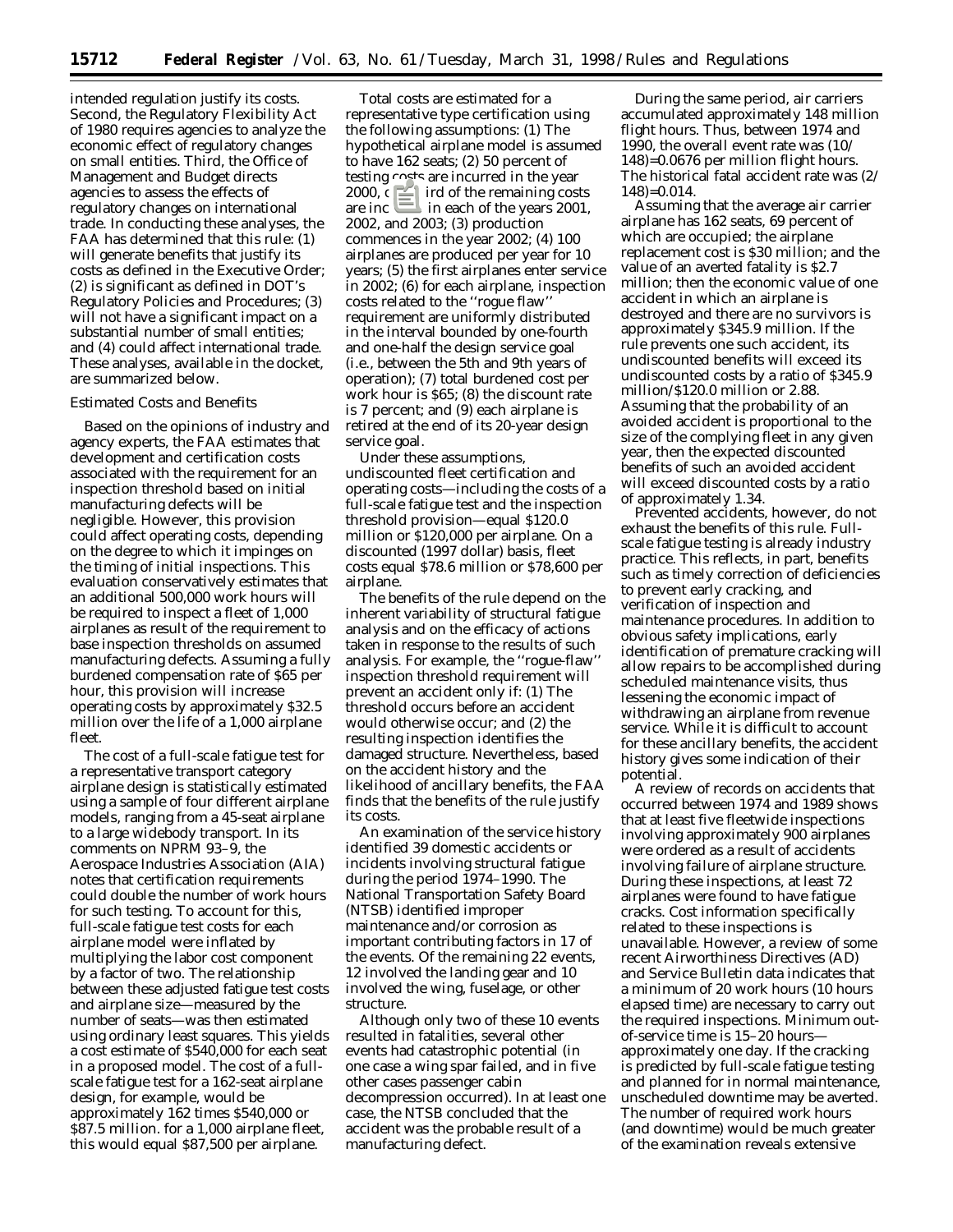cracking since this finding would necessitate additional inspections and structural repair. If cracking is predicted from a full-scale fatigue test, it can be detected at an earlier stage of development in the operating airplanes, resulting in less costly repairs, requiring less downtime to accomplish.

The cost of the unscheduled downtime for a fleetwide inspection, in which each airplane is withdrawn from revenue service for one day, can be estimated using the same production, operating history, and discount rate assumptions listed above. Assuming that the probability of an unscheduled inspection is uniformly distributed over each airplane's service life and that the revenue lost per airplane per day out of service is \$40,000, the FAA estimates that the expected discounted savings from averting an average of one unscheduled inspection/repair day per airplane (over the service life of the fleet) is approximately \$12.1 million. Thus, regardless of the number of accidents avoided, if the rule averts an average of 6.5 days of downtime per airplane over the life of the fleet, the expected discounted benefits of the rule will equal the discounted costs.

#### *Regulatory Flexibility Determination*

The Regulatory Flexibility Act of 1980 (RFA) was enacted by Congress to ensure that small entities are not unnecessarily and disproportionately burdened by government regulations. The RFA requires agencies to review rules which may have a ''significant economic impact on a substantial number of small entities.'' Entities potentially affected by the rule include manufacturers of transport category airplanes and aircraft modification firms.

While manufacturers of transport category airplanes generally support full scale fatigue testing, some aircraft modifiers—including some small firms—object to this requirement on the grounds that it constitutes and excessive burden. As noted previously, however, the final rule may require full-scale fatigue testing—covering, when applicable, modifications to future transport airplane designs—for four reasons.

First, the rule will not affect existing airplane types. The amendment will not impose additional costs on existing applications for supplemental type certification, nor will it affect applications made in the near future. The airplanes that would be affected by this amendment would not enter service for at least 5 to 10 years after its adoption.

Second, in the case of future type designs, it is difficult to predict whether anyone would seek approval for subsequent modifications, and, if so, how extensive the modifications would be and whether full-scale testing would be necessary for them (based on experience, the FAA concludes that most modifications of future designs will not require full-scale fatigue testing). Thus, it is impossible to conclude that there will be a significant effect on a substantial number of small entities.

Third, even assuming that small entities would propose such modifications, the FAA has determined that the safety interests of the flying public take precedence over the economic interests of airplane modifiers. The FAA finds, that, under the circumstances where existing test evidence is insufficient to meet the objectives of this rule, there are no alternatives to full-scale testing that would enable small entities to meet these objectives.

Fourth, the FAA remains open to considering technical innovations that provide alternatives to full scale testing. Such innovations could form the basis for finding that sufficient full-scale test evidence exists based on testing performed during initial type certification.

#### *International Trade Impact Assessment*

The Office of Management and Budget directs Federal Agencies to assess whether or not a rule or regulation will affect any trade-sensitive activity. The FAA has assessed the potential for this rule to affect domestic transport category airplane manufacturers, aircraft modification firms, and air carriers.

The FAA determines that the rule will have little or no effect on trade for either U.S. firms marketing transport category airplanes in foreign markets or foreign firms marketing transport category airplanes in the U.S. This follows since full scale fatigue testing for such airplanes is already industry practice, both domestically and abroad. Also, domestic and foreign manufactured airplanes would both be subject to the inspection threshold provision of the rule if they are certificated in the U.S.

Similarly, the FAA determines that the rule will have little or no effect on foreign firms competing for U.S. aircraft modification work, or U.S. firms competing for foreign aircraft modification work.

The FAA recognizes that the rule could affect the competition for international air travel by imposing more conservative inspection requirements on U.S. carriers. However,

it is unlikely that, in validating the FAA's certification of a future airplane design, another civil aviation authority would escalate the inspection threshold required by this rule. Nevertheless, if a foreign civil aviation authority determines that the inspection threshold is too conservative and, thus, chooses not to impose this requirement, U.S. carriers operating future airplane models subject to this rule could incur larger inspection costs relative to foreign carriers operating foreign registered airplanes of the same models. The FAA estimates that the discounted 20-year cost of the inspection threshold provision is approximately \$12,000 per airplane. Under the average passenger capacity and load factor assumptions described above, and assuming an average of 1,600 departures per airplane per year, this equals approximately \$0.003 per enplaned passenger.

#### **Federalism Implications**

The regulations adopted herein will not have substantial direct effects on the States, on the relationship between the national government and the States, or on the distribution of power and responsibilities among the various levels of government. Therefore, in accordance with Executive Order 12612, it is determined that this rule will not have sufficient federalism implications to warrant the preparation of a Federalism Assessment.

# **International Civil Aviation Organization (ICAO) and Joint Aviation Regulations**

In keeping with U.S. obligations under the Convention on International Civil Aviation, it is FAA policy to comply with ICAO Standards and Recommended Practices to the maximum extent practicable. The FAA has determined that this rule does not conflict with any international agreement of the United States.

#### **Paperwork Reduction Act**

In accordance with the Paperwork Reduction Act of 1995 (44 U.S.C. 3507(d)), there are no reporting or recordkeeping requirements associated with this rule.

# **Regulations Affecting Intrastate Aviation in Alaska**

Section 1205 of the FAA Reauthorization Act of 1996 (110 Stat. 3213) requires the Administrator, when modifying regulations in Title 14 of the CFR in a manner affecting intrastate aviation in Alaska, to consider the extent to which Alaska is not served by transportation modes other than aviation, and to establish such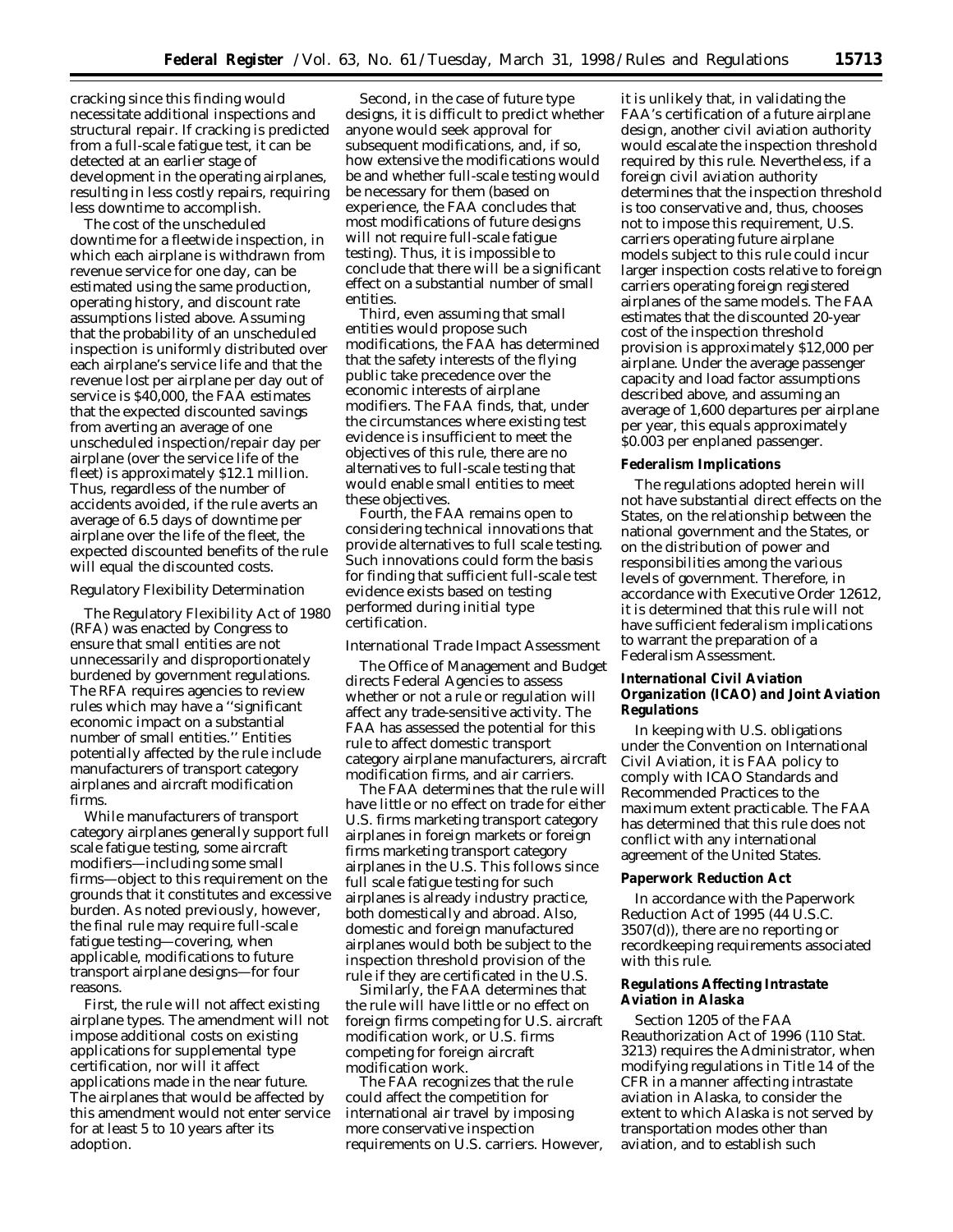regulatory distinctions as he or she considers appropriate. Because this final rule applies to the certification of future designs of transport category airplanes and their subsequent operation, it could affect intrastate aviation in Alaska. The Administrator has considered the extent to which Alaska is not served by transportation modes other than aviation, and how the final rule could have been applied differently to intrastate operations in Alaska. However, the Administrator has determined that airplanes operated solely in Alaska would present the same safety concerns as all other affected airplanes; therefore, it would be inappropriate to establish a regulatory distinction for the intrastate operation of affected airplanes in Alaska.

# **Unfunded Mandates Reform Act**

Title II of the Unfunded Mandates Reform Act of 1995 (the Act), enacted as Public Law 104–4 on March 22, 1995, requires each Federal agency, to the extent permitted by law, to prepare a written assessment of the effects of any Federal mandate in a proposed or final rule that may result in the expenditure by State, local, and tribal governments, in the aggregate, or by the private sector, of \$100 million or more (adjusted annually for inflation) in any one year. Section 204(a) of the Act, 2 U.S.C. 1534(a), requires the Federal agency to develop an effective process to permit timely input by elected officers (or their designees) of State, local, and tribal governments on a proposed ''significant intergovernmental mandate.'' A ''significant intergovernmental mandate'' under the Act is any provision in a Federal agency regulation that would impose an enforceable duty upon State, local, and tribal governments, in the aggregate, of \$100 million (adjusted annually for inflation) in any one year. Section 203 of the Act, 2 U.S.C. 1533, which supplements section 204(a), provides that before establishing any regulatory requirements that might significantly or uniquely affect small governments, the agency shall have developed a plan that, among other things, provides for notice to potentially affected small governments, if any, and for a meaningful and timely opportunity to provide input in the development of regulatory proposals.

This rule does not contain a Federal intergovernmental or private sector mandate meeting that criterion, therefore the requirements of the Act do not apply.

## **List of Subjects in 14 CFR Part 25**

Aircraft, Aviation safety, Reporting and recordkeeping requirements.

# **Adoption of the Amendment**

In consideration of the foregoing, the Federal Aviation Administration (FAA) amends 14 CFR part 25 of the Federal Aviation Regulations (FAR) as follows:

# **PART 25—AIRWORTHINESS STANDARDS: TRANSPORT CATEGORY AIRPLANES**

1. The authority citation for part 25 continues to read as follows:

**Authority:** 49 U.S.C. 106(g), 40113, 44701– 44702, 44704.

2. Section 25.571 is amended by revising the introductory text of paragraph (a), and paragraph (a)(3), the introductory text of paragraph (b), and paragraphs  $(b)(1)$ ,  $(b)(5)(ii)$ , and  $(e)(1)$  to read as follows:

## **§ 25.571 Damage-tolerance and fatigue evaluation of structure.**

(a) *General.* An evaluation of the strength, detail design, and fabrication must show that catastrophic failure due to fatigue, corrosion, manufacturing defects, or accidental damage, will be avoided throughout the operational life of the airplane. This evaluation must be conducted in accordance with the provisions of paragraphs (b) and (e) of this section, except as specified in paragraph (c) of this section, for each part of the structure that could contribute to a catastrophic failure (such as wing, empennage, control surfaces and their systems, the fuselage, engine mounting, landing gear, and their related primary attachments). For turbojet powered airplanes, those parts that could contribute to a catastrophic failure must also be evaluated under paragraph (d) of this section. In addition, the following apply:

\* \* \* \* \* (3) Based on the evaluations required by this section, inspections or other procedures must be established, as necessary, to prevent catastrophic failure, and must be included in the Airworthiness Limitations Section of the Instructions for Continued Airworthiness required by § 25.1529. Inspection thresholds for the following types of structure must be established based on crack growth analyses and/or tests, assuming the structure contains an initial flaw of the maximum probable size that could exist as a result of manufacturing or service-induced damage:

(i) Single load path structure, and (ii) Multiple load path ''fail-safe'' structure and crack arrest ''fail-safe'' structure, where it cannot be demonstrated that load path failure, partial failure, or crack arrest will be detected and repaired during normal maintenance, inspection, or operation of an airplane prior to failure of the remaining structure.

(b) *Damage-tolerance evaluation.* The evaluation must include a determination of the probable locations and modes of damage due to fatigue, corrosion, or accidental damage. Repeated load and static analyses supported by test evidence and (if available) service experience must also be incorporated in the evaluation. Special consideration for widespread fatigue damage must be included where the design is such that this type of damage could occur. It must be demonstrated with sufficient full-scale fatigue test evidence that widespread fatigue damage will not occur within the design service goal of the airplane. The type certificate may be issued prior to completion of full-scale fatigue testing, provided the Administrator has approved a plan for competing the required tests, and the airworthiness limitations section of the instructions for continued airworthiness required by § 25.1529 of this part specifies that no airplane may be operated beyond a number of cycles equal to 1⁄2 the number of cycles accumulated on the fatigue test article, until such testing is completed. The extent of damage for residual strength evaluation at any time within the operational life of the airplane must be consistent with the initial detectability and subsequent growth under repeated loads. The residual strength evaluation must show that the remaining structure is able to withstand loads (considered as static ultimate loads) corresponding to the following conditions:

(1) The limit symmetrical maneuvering conditions specified in § 25.337 at all speeds up to  $V_c$  and in § 25.345.

\* \* \* \* \*

 $(5) * * * *$ (ii) The maximum value of normal operating differential pressure (including the expected external aerodynamic pressures during 1 g level flight) multiplied by a factor of 1.15, omitting other loads.

\* \* \* \* \*

(e) \* \* \* (1) Impact with a 4-pound bird when the velocity of the airplane relative to the bird along the airplane's flight path is equal to  $V_c$  at sea level or  $0.85V_c$  at 8,000 feet, whichever is more critical;

\* \* \* \* \*